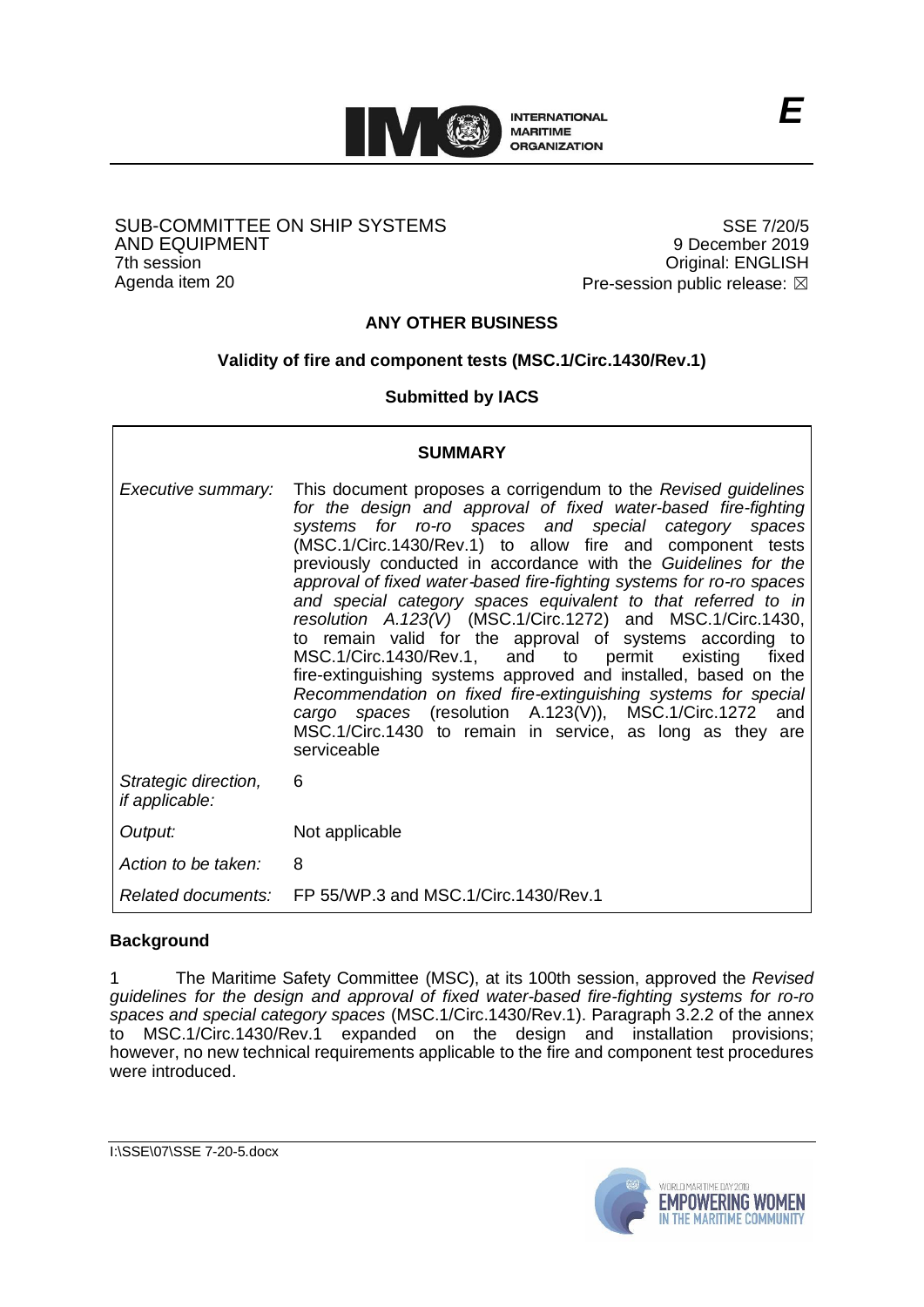2 It is recalled that in recommending to FP 55 the approval of the draft revised Guidelines, with a view to subsequent approval by MSC 90, the Working Group on Performance Testing and Approval Standards For Fire Safety Systems, in paragraph 7 of its report (FP 55/WP.3) stated the following:

"7 The Group, bearing in mind the above-mentioned provisional nature of the draft revised Guidelines and that existing fixed fire-extinguishing systems for special category spaces approved and installed based on resolution A.123(V) should be permitted to remain in service as long as they are serviceable…"

#### **Discussion**

3 Paragraph 4 of the "original" version of MSC.1/Circ.1430 stated:

"4 This circular supersedes MSC.1/Circ.1272, except that fire and component tests previously conducted in accordance with MSC.1/Circ.1272, remain valid for the approval of new systems. Existing fixed fire-extinguishing systems for special category spaces approved and installed based on resolution A.123(V) and MSC.1/Circ.1272 should be permitted to remain in service as long as they are serviceable."

4 Paragraphs 3 and 5 of MSC.1/Circ.1430/Rev.1 state:

"3 The Committee noted that MSC.1/Circ.1430 superseded MSC.1/Circ.1272, except that fire and component tests previously conducted in accordance with MSC.1/Circ.1272, remain valid for the approval of new systems. However, existing fixed fire-extinguishing systems for special category spaces approved and installed based on resolution A.123(V), MSC.1/Circ.1272 and MSC.1/Circ.1430 installed before 1 January 2021 should be permitted to remain in service as long as they are serviceable."; and

"5 Member Governments are invited to apply the revised annexed Guidelines when approving fixed water-based fire-fighting systems for ro-ro spaces and special category spaces installed on or after 1 January 2021 and bring them to the attention of ship designers, shipowners, equipment manufacturers, test laboratories and other parties concerned."

5 Taken in isolation, paragraph 5 of MSC.1/Circ.1430/Rev.1 disallows the acceptance of tests previously conducted in accordance with MSC.1/Circ.1272 or indeed with MSC.1/Circ.1430, for approvals issued after 1 January 2021.

6 However, noting that MSC.1/Circ.1430/Rev.1 did not revise the actual test requirements, IACS considers the re-testing of fixed water-based fire-fighting systems for ro-ro spaces and special category spaces unnecessary.